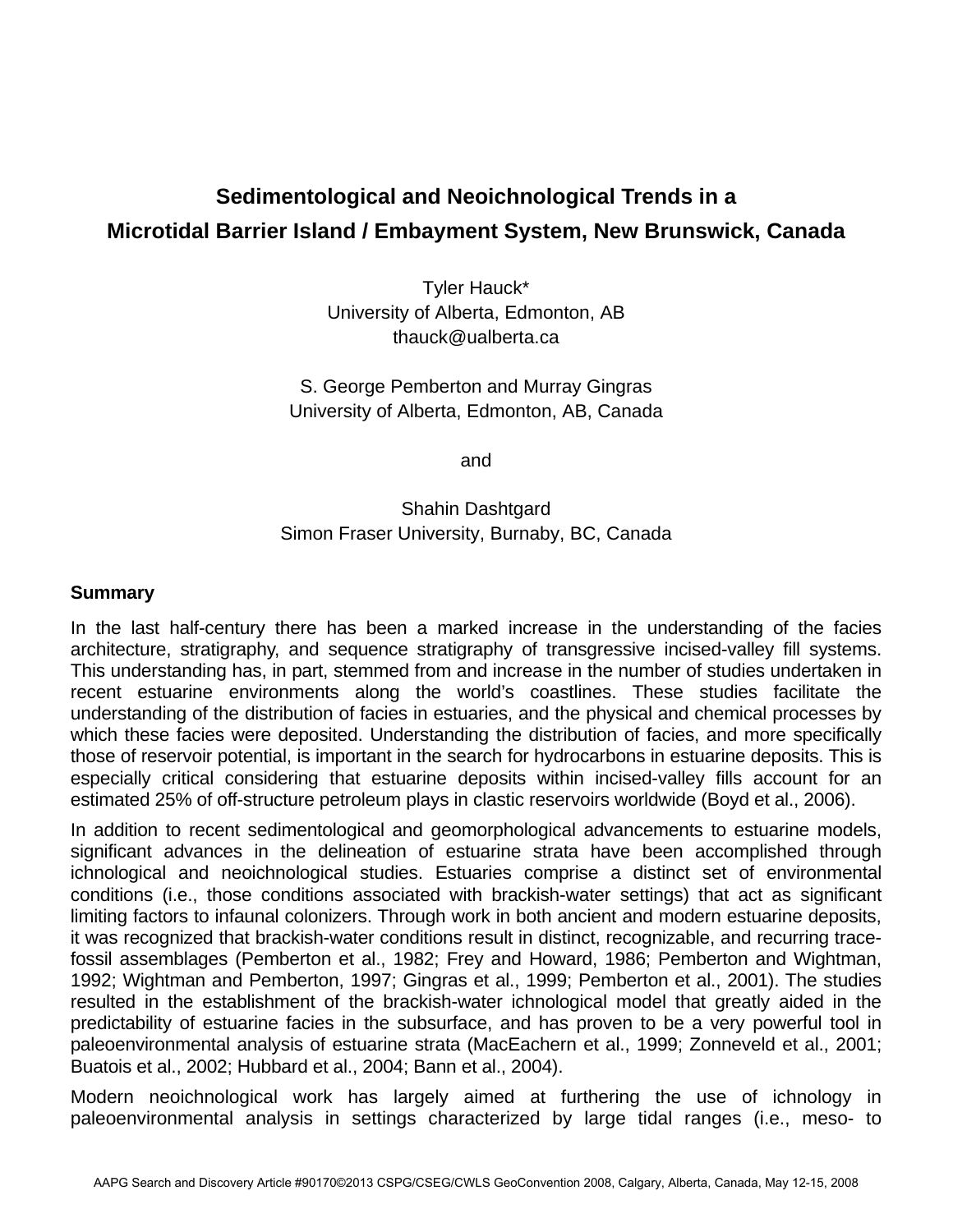macrotidal regime; 2-4 m and >4 m respectively). This is because high amplitude tides expose large areas of intertidal substrate during low tides. In contrast, relatively few studies exist describing the distribution and type of bioturbation observed in microtidal systems (tide range less than 2 m). This has important implications, as microtidal wave-dominated environments are distinct geological phenomena, and thereby merit further neoichnological study.

This study focuses on microtidal wave-dominated brackish-water deposits in Kouchibouguac Bay, New Brunswick, Canada. Two field seasons involved the collection of tube and box cores taken from depositional sub-environments throughout the system. The cores were X-rayed to determine the types of burrows present and to estimate their relative abundances. In addition to the core data, burrow diameters and trace diversities were recorded throughout the bay (at fixed-station transects). Sediment was collected from each station for textural analysis and the assessment of total organic carbon. Resin casts provided three-dimensional burrow data.

The estuaries residing within Kouchibouguac Bay contain many elements that are typical of the wave-dominated end-member of Dalrymple et al. (1992). However, there exists variation in both the sediment texture and morphology of the estuary in comparison to the wave-dominated endmember, resulting primarily from low fluvial discharge (Fig. 1).



Figure 1: Morphological components typical of wave-dominated estuarine settings. A) Typical wave-dominated estuarine zonation consisting of a tripartite sand-mud-sand distribution. Modified from Dalrymple et al. (1992). B) Distribution of facies from estuaries in the wave-dominated Kouchibouguac Bay. The central estuary is further subdivided into the lower, middle, and upper due to significant textural variations therein.

Microtidal brackish-water deposits in Kouchibouguac Bay are complex, exhibiting a wide variety of subenvironments that contain characteristic bioturbate fabrics. Analysis of the distributions of sediments, TOC (total organic carbon), and infauna reveal that sediment texture and associated TOC levels are a strong control on the distribution of infauna, and, consequently, on the distribution and type of bioturbation observed in the system. In areas where salinity is mostly stable and relatively close to that of marine levels (such as the outer estuaries and lower central estuaries; Fig. 1), the distribution of infauna is dominantly affected by these two parameters. Further up the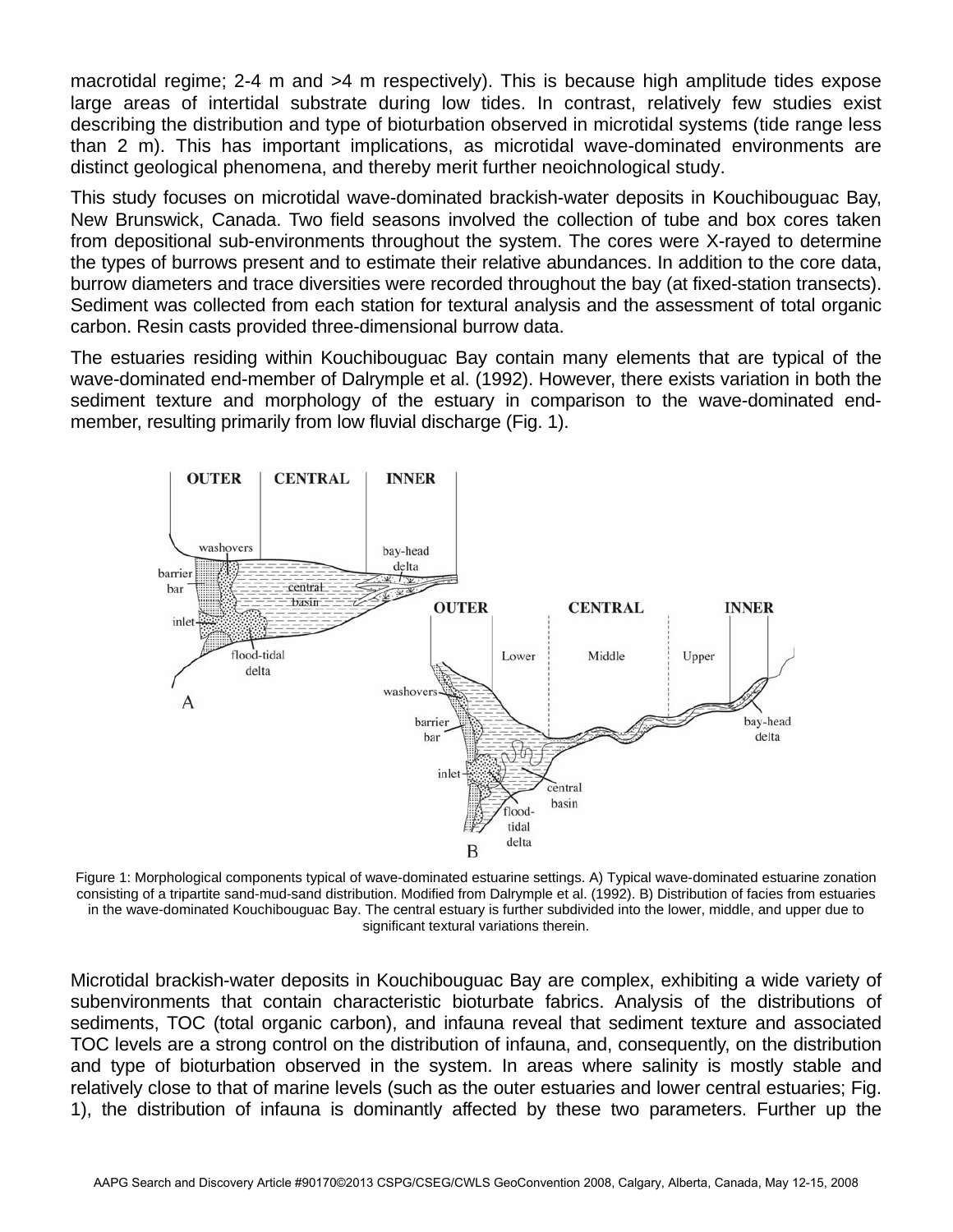estuaries additional parameters including lowered and fluctuating salinities, in addition to sediment texture and TOC content, control the distribution and diversity of infauna.

The activity of infauna typically destroys all primary sedimentary structures in the central estuary (Fig. 2). In the outer estuary the barrier complex, most notably the tidal inlets and flood-tidal deltas, experience strong currents, attributable to waves and tides. The inner estuary near the bay-head deltas experiences riverine currents and freshwater influences. As a consequence, primary sedimentary structures are preserved in these two areas. In the outer estuary, hydrodynamics limit infauna colonization, whereas lack of bioturbation in the inner estuary is predominantly the result of reduced and fluctuating salinities.



Figure 2: Subaqueous tube cores taken from the estuary funnel (middle-central estuary to inner estuary) of one of the estuaries in Kouchibouguac Bay. Notice the gradual decrease in bioturbation, and the concomitant preservation of primary sedimentary structures.

Notable trends within the system include: 1) benthic invertebrates in the system comprise a low diversity of mostly marine faunas with locally very high densities of individuals; 2) deposit feeding is the dominant behavior in the system, with an increase in filter feeding in subenvironments characterized by substantial sand fractions; 3) the diversity of benthic organisms and vermiform size